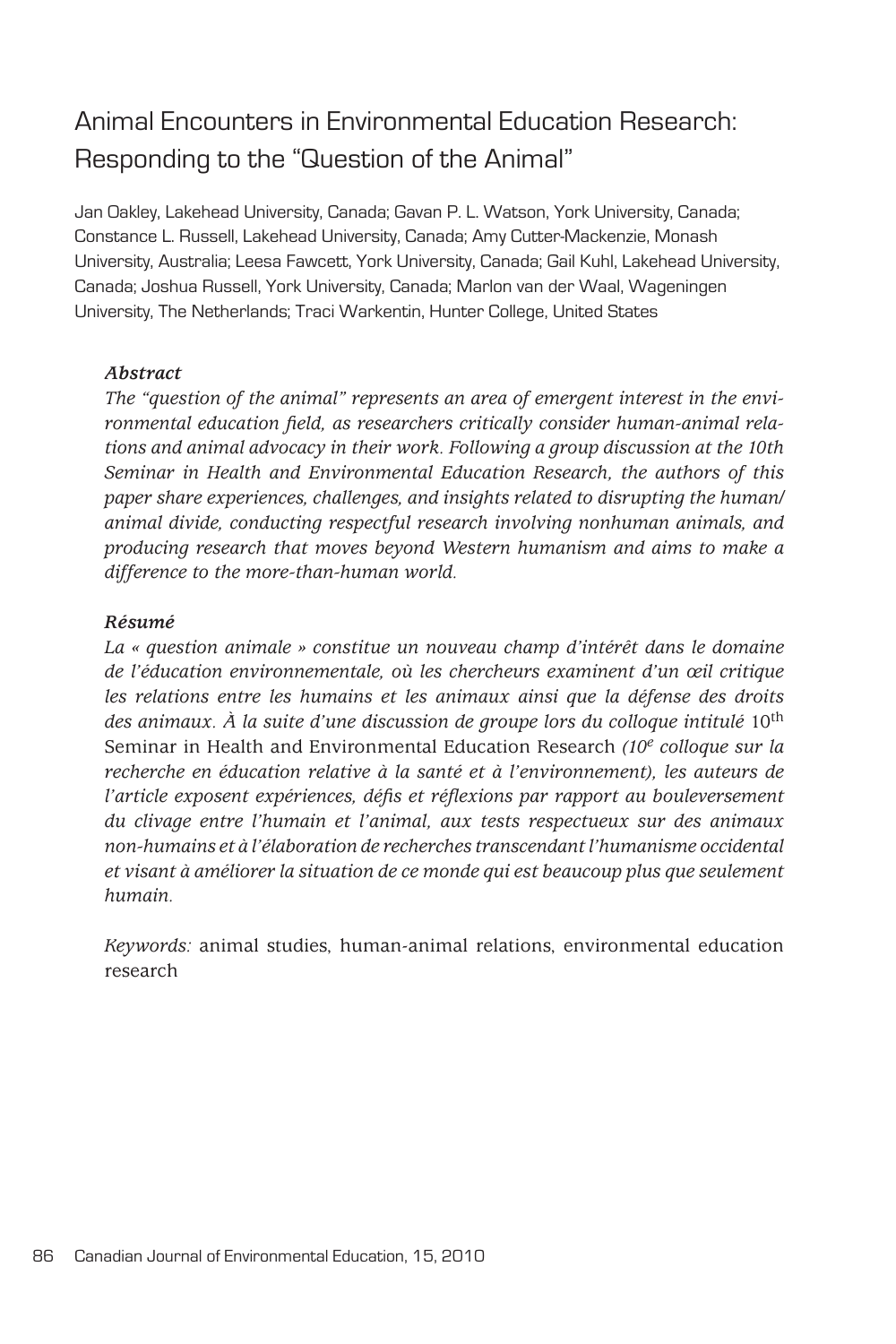Ottawa River, Montebello, Québec



Figure 1. Canada goose. © 2008 Gavan P.L. Watson

They numbered in the hundreds, and if you could count all of the migrants along the length of the Ottawa River, there were likely thousands of them. Canada Geese floated in rafts of dozens, some coming close to the side of the river, but most hundreds of metres away. The river here is more like a lake: over a kilometre wide, and seemingly endless in its length, giving the geese ample room to spread out. Regardless of their density, they could be easily heard: their characteristic honks permeated the air and collapsed the space between their physical presence and our own.

The geese were here, in early May 2009, as part of the migratory population of geese that overwinter in south-eastern North America and nest on the tundra of the eastern Arctic. Over the course of the three days spent beside the Ottawa River, the geese flocked up and dissipated; this morning, calls and the whooshing of wings grew in volume as a long line of birds approached and flew overhead, continuing their annual journey to breeding grounds.

In the same low morning sun alongside the Ottawa River and underneath the organic lines of departing birds, we, a group of environmental education researchers invited to the 10<sup>th</sup> Seminar in Health and Environmental Education Research, sat in a circle.<sup>1</sup> Eager to blur the lines that have so often been drawn between the human and more-than-human world (Abram, 1996)—and interested as well in enjoying the beautiful morning by the river—we opted to meet outdoors for our discussion. There, with geese honking overhead, we ruminated on a topic of interest to all of us: *How can we move beyond the human in environmental education research*? 2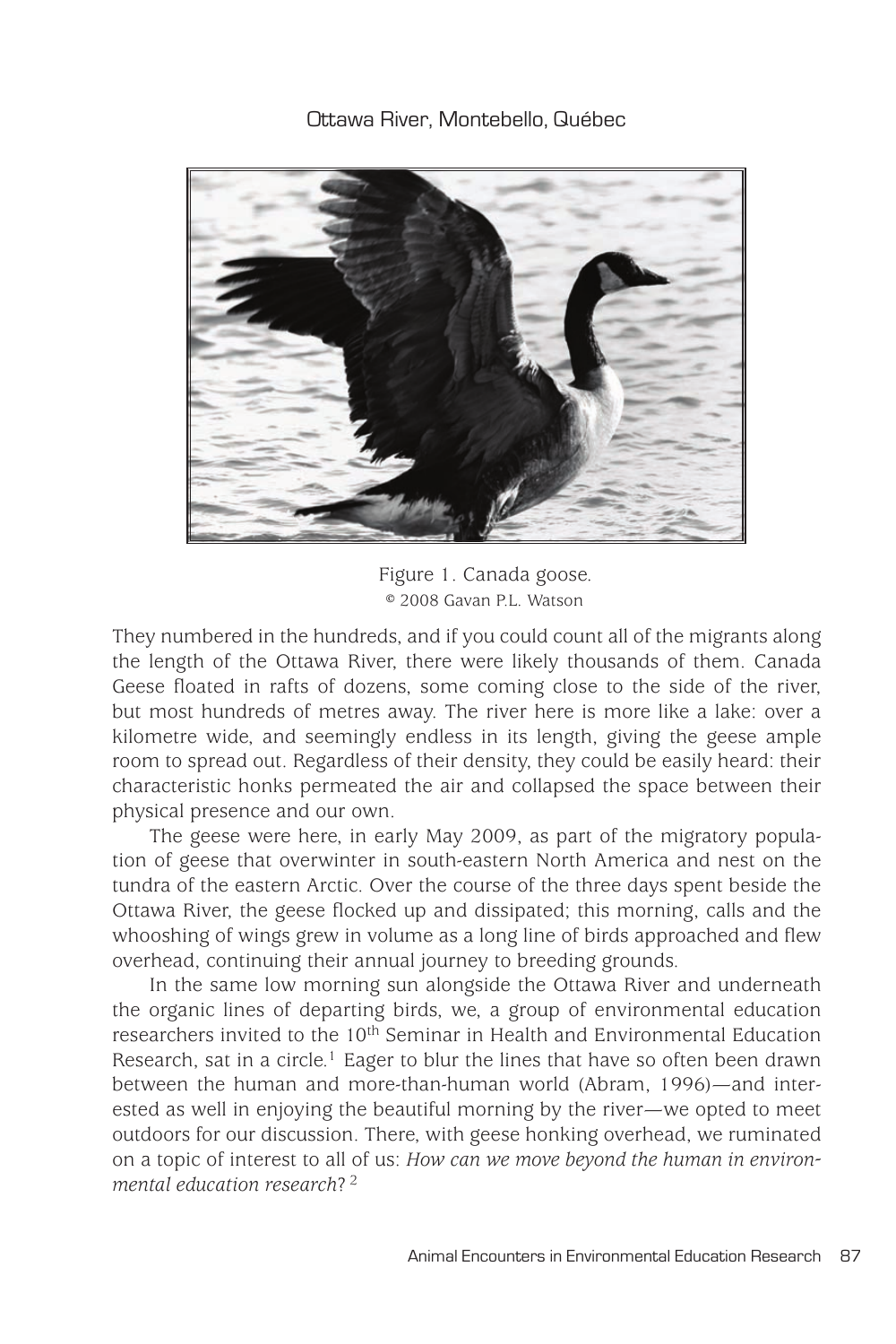# Making a Difference

The theme of the three-day seminar was *Making a Difference: The Opportunities for and Challenges of Producing "Useful" Research*. The seminar call stated that "Ensuring our research makes a difference to others and to wider society is not a straightforward task," and as participants, we were asked to contemplate how our contributions as researchers and practitioners could be useful to those outside a circle of like-minded academics. While the concept of making a difference and producing useful research is an important aim for all research endeavours, some tricky considerations emerge when this is considered in relation to nonhuman animals—beings who have so pervasively been positioned in the category "Other" in Western, Eurocentric systems of knowledge.3

The Othering of animals is being addressed in the emergent field of animal studies, where scholars from a variety of disciplinary backgrounds are engaging with the problematic ways Western culture has cast aside, first intellectually and then materially, the animal. Paola Cavalieri (2004) suggests that this core "animal question" equates to an interrogation of "more than twenty centuries of philosophical tradition aiming at excluding from the ethical domain members of species other than our own" (p. 3), while Cary Wolfe (2003) defines it as "the relationship between...the discourse of animality—the use of that constellation of signifiers to structure how we address others of whatever sort (not just non-human animals)—and the living and breathing creatures who fall outside the taxonomy of *Homo sapiens*" (p. xx). After a long-standing reluctance to question the barriers that have been erected between humans and other animals, the work of interrogating taken-for-granted assumptions has begun within, and outside of, environmental education research.

Historically, nonhuman animals were rarely studied outside of positivist, "objective" scientific frames (Noske, 1997). In recent years, however, scholarly work exploring the animal question has emerged from the social sciences and humanities, forming an animal studies network with trajectories across disciplines. As a field, animal studies cannot be defined along strict disciplinary lines, as theoretical work has been taken up in the fields of geography (Wolch, 1998), literary theory (Wolfe, 2003), history (Creager & Jordan, 2002; Preece, 1999, 2005), humane education (Kahn & Humes, 2009; Humes, 2008; Selby, 1995; Weil, 2004), feminism (Donovan & Adams, 2007), anthropology (Haraway, 2008; Knight, 2005; Noske, 1997), philosophy (Plumwood, 2002; Singer, 1975; Reagan, 1983), and cultural studies (Castricano, 2008; Fudge, 2002; Rothfels, 2002). What holds these works together is the shared belief that the clear-cut distinction between humans and animals is anything but precise.

Given the interdisciplinary nature of animal studies and the socioecological turn the general environmental education field has taken (Gruenewald,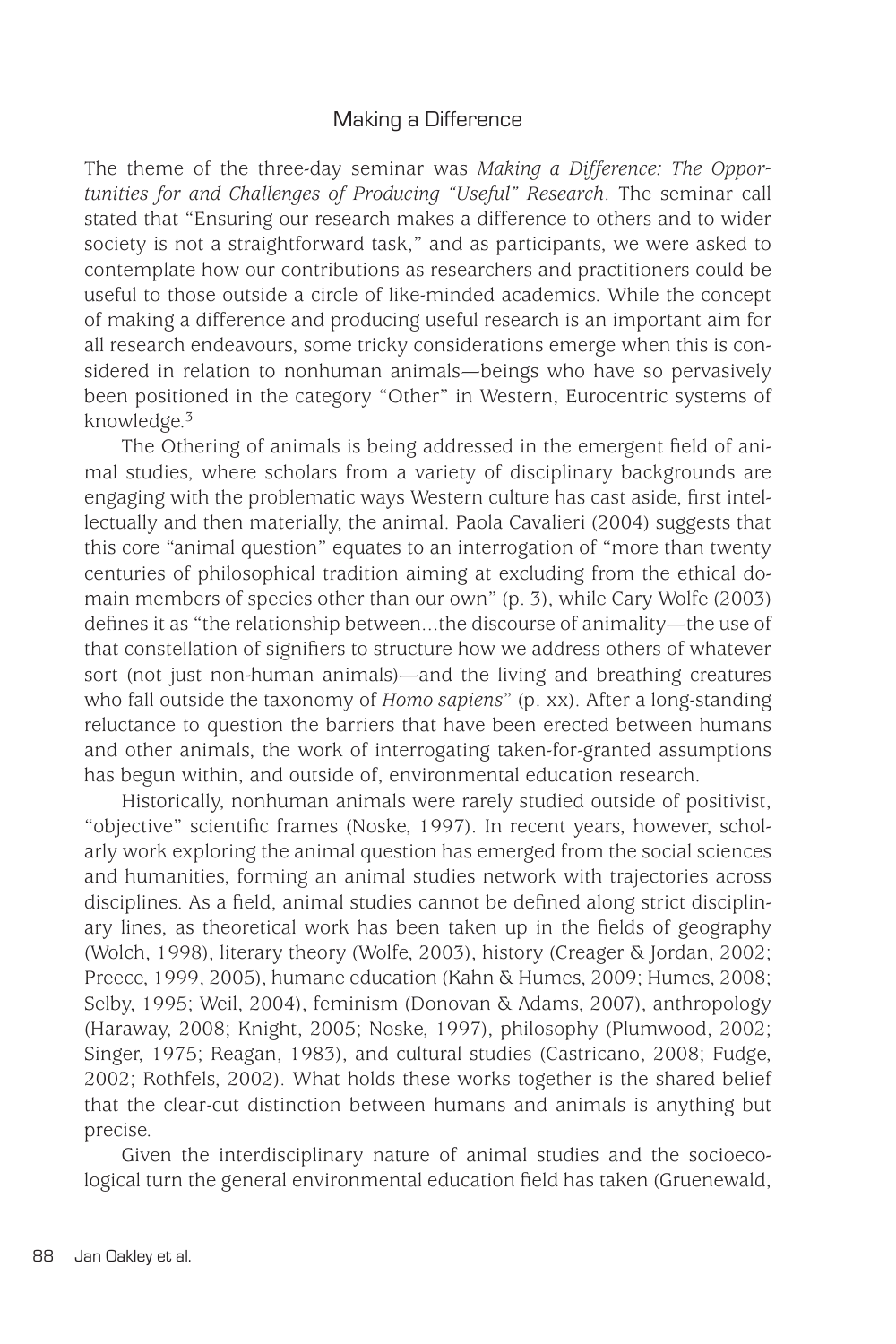2003), it is not surprising that environmental education researchers are also grappling with the animal question. Attempts to move beyond Western frames of anthropocentric humanism and toward non-dualistic modes of conceptualizing the more-than-human world are key concepts within the field, and this recent turn includes engaging with the complex set of relations we hold with other species. Nonetheless, our morning discussion at Montebello seemed to signal a deepening interest in the field in engaging with the implications of the shifting boundaries of the "animal." In response to the conversation, Connie Russell noted:

As someone who has been working in environmental and humane education and human/animal relations for almost 20 years, I was delighted to see the level of interest in the session on the animal question in environmental education research at Montebello. For those who have attended numerous Seminars over the years, the response was striking and points to an area of emerging importance in our field.

At present, there is a range of ways that environmental education researchers are incorporating a critical consideration of other species in their work. Within the small circle of the nine authors of this paper, for example, research related to human-animal relations has included studies of the educational aspects of wildlife-focused tourism (e.g., Russell, 1995; Russell & Hodson, 2002), whale agency and human-dolphin relations in Sea World, Orlando (Warkentin & Fawcett, in press; Warkentin, 2009), musher-sled dog relations in Northwestern Ontario and Minnesota (Kuhl, in press), children's ideas and stories of common, wild Canadian animals (Fawcett, 2002), anthropocentrism and animal dissection (Oakley, 2007; 2009), the role that wild animals play in the formation of a pro-environmental ethic (Watson, 2006), and critical reflections on pedagogical attempts to draw attention to the needs and perspectives of animals (Bell & Russell, 1999; Bell, Russell, & Plotkin, 1998; Fawcett, Bell, & Russell, 2002; Russell, 2009). While there is considerable diversity in the ways we are framing and approaching our research questions, we are connected by our overarching commitment to position other species as subjective stakeholders in our work and as beings for whom our research matters.

In this article we share themes, stories, and points of discussion that emerged from our conversation at the seminar. Each co-author contributed a written response to this paper, outlining some of the ways they are troubling the human/animal/nature divide, incorporating a critical stance on human-animal relations in their work, encountering the challenges of producing respectful research that involves the more-than-human world, and ultimately, aiming to make a difference.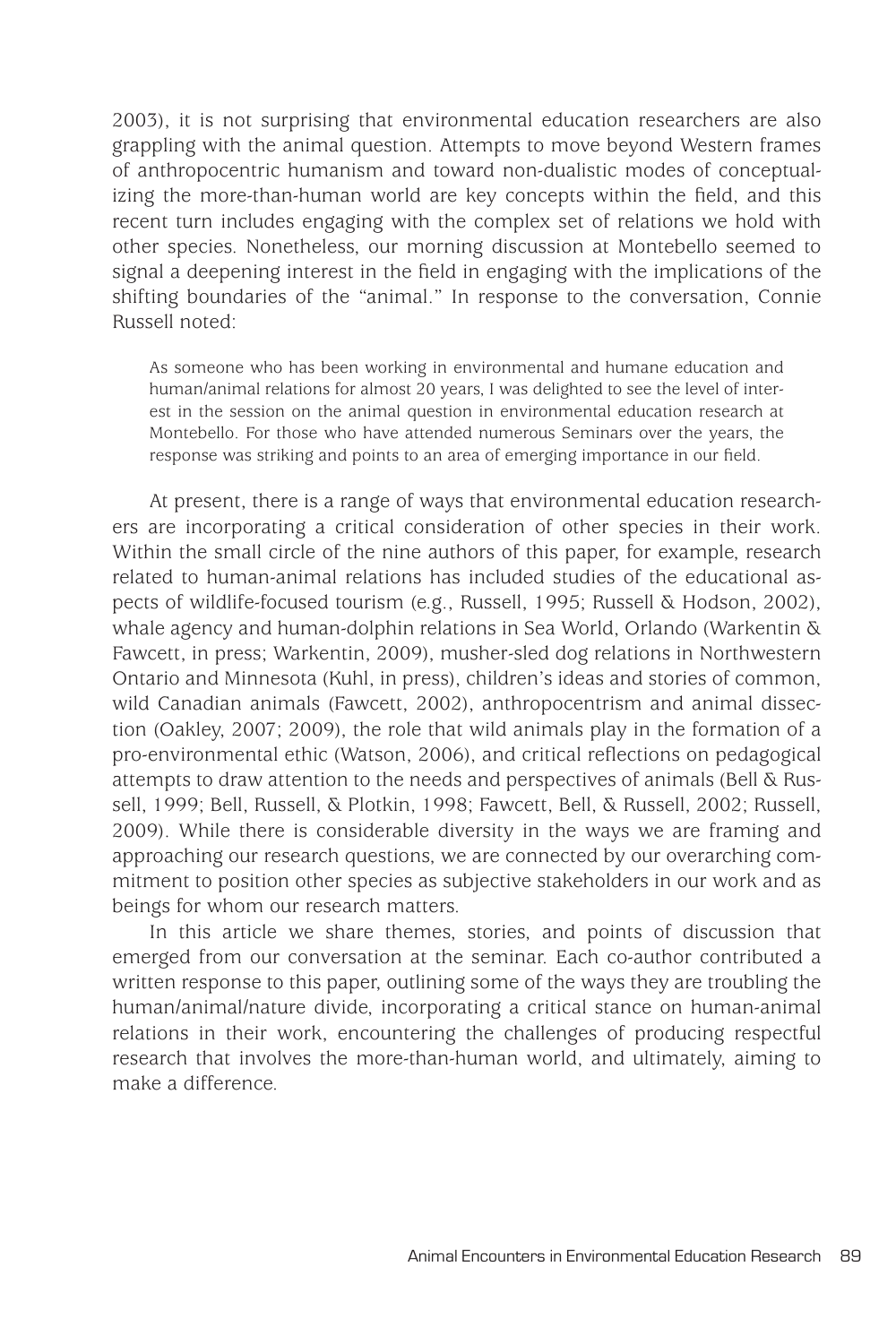

Figure 2. The "flock" of authors and participants, reporting back to the larger group following our conversation.

# Troubling the Divide

How might we erase the dichotomy that plays the social against the environmental? One of the themes emerging from our discussion concerned the importance of blurring the boundaries between "human," "animal," and "nature," as well as the need to question our own animality and the knowledge we (presume to) hold of animal others. The constructed dualism between humans and other animals—and more generally, between humans and nature—is pervasive in Western culture; through it, nature is positioned as separate and distinct from our everyday lives and experiences (Evernden, 1992; Plumwood, 2002). Neil Evernden (1992) referred to this as a form of "organic apartheid," writing that once we recognize and accept that all life is organically and evolutionarily related, the core fiction of this dichotomy will be exposed.

For many scholars and practitioners in environmental education, this fictional divide is well-recognized and the field itself is, in part, a response to society's impoverished understanding of the more-than-human world (Fawcett, 2002). For researchers engaging with the question of the animal, the need to problematize this division is prominent. Leesa Fawcett suggests the very assumption that we have stable knowledge about these categories and their dividing lines is problematic. She calls for a different ontological arrangement of the world, one where the boundaries are less strict than once imagined. Drawing on Donna Haraway's (2008) understanding of "naturecultures," she writes:

The thing about naturecultures is that it assumes humans-animals-cultures are not divided to begin with. We might be one glorious, endless continuity that allows seepage into each other, or that differentiates at points and breaks off abruptly, or swerves together connected but out of everyone's sight over the horizon. I figure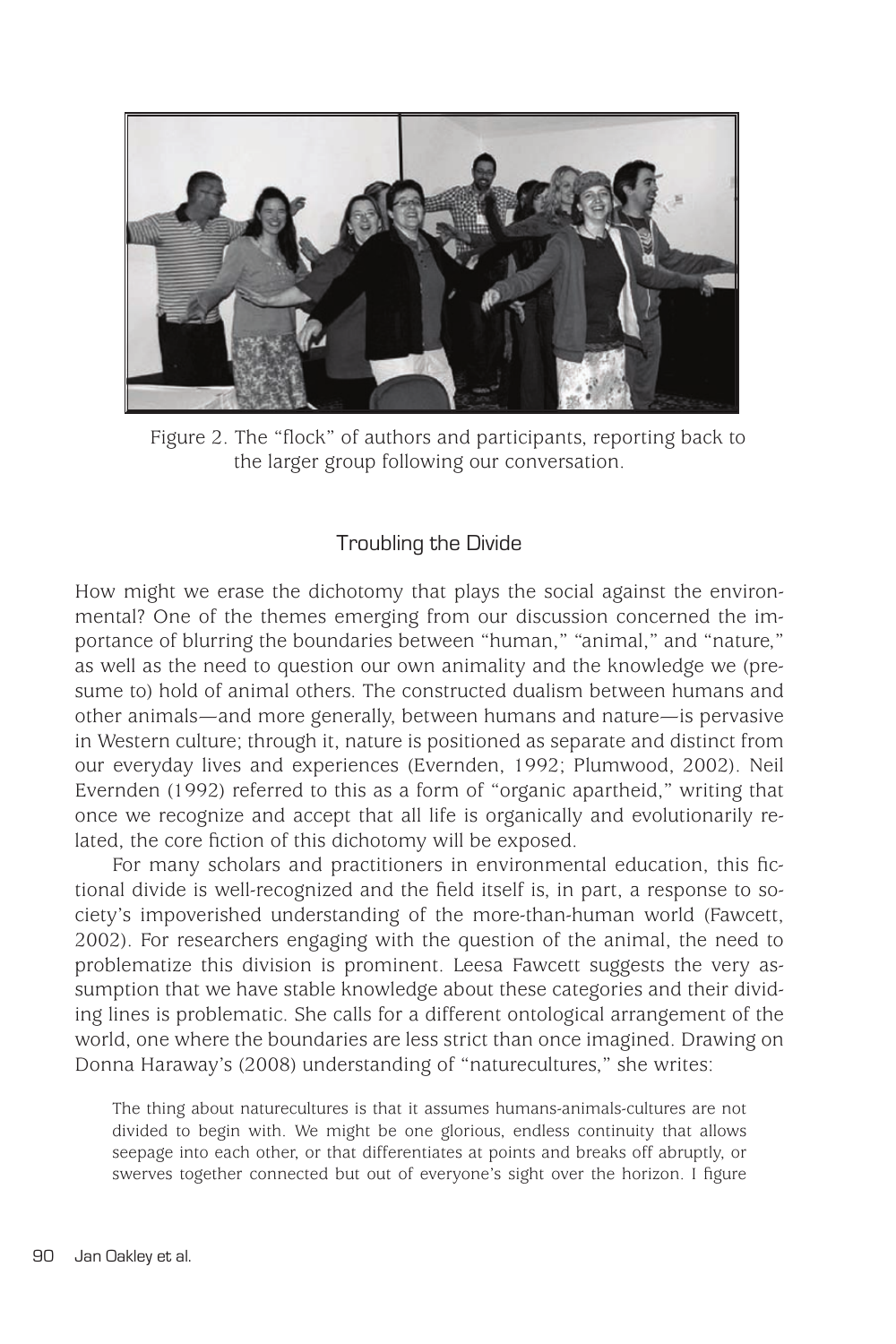we don't really know a whole lot about humans or animals yet, so my research and teaching starts with the premise that we need to wonder, and be curious about what we do know, would like to know, and are afraid to know. Henry David Thoreau (1862/1993, p. 115) got it right when he said we needed "a Society for the Diffusion of Useful Ignorance, what we will call Beautiful Knowledge … for what is most of our so-called knowledge but a conceit that we know something which robs us of the advantage of our actual ignorance?"

To start with wonder, curiosity, and a willing recognition of our ignorance opens up possibilities for seeing anew. We spoke at Montebello of the ongoing dualism between "human" and "animal" and how we encounter this, at a basic level, with the English language choices we make. For many of us, language presents an opportunity to push back against the boundary policing that has worked to exclude humanity from the animal category, and vice-versa. We discussed some of the linguistic possibilities available to us—for example, do we use the term "animal" to homogeneously refer to all of the beings who are not human, or do we make a distinction with the term "nonhuman animal," or "other animals," or "animal others?" Or, do we invoke David Abram's (1996) more encompassing term of the "more-than-human world?" Participant Sue Hamel spoke of her efforts to distinguish humans as "human primates" in her writing, to remind us of our place in the animal order. Another participant, Joshua Russell, explained how he starts with the recognition that animality is *always* present in our research, regardless of the species with whom we are working:

As Paul Shepard (1978) notes, the human mind is borne of its own evolutionary and continuing animality-in-the-world, but it is different only in its mixture and composition, not in its ingredients.… Subsequently, each research subject—whether child, adolescent, or adult—I come into contact with in my research can be seen as an animal we name "human," with animal experiences, visions, and dreams of their own. What I put into language, what I share with others about my research is a specific, situated interpretation for other human beings about an experience of animal communication on some level.

Attempting to blur the divide between humans and other animals entails specific language choices and an openness to seeing beyond the borders of the characteristics that have hitherto been understood as the exclusive domain of humanity. The quest to arrive at a final distinction to divide humans from all other species has been a long-standing tradition, and many "markers of humanity" have been proposed to this end, including language, intelligence, rationality, tool usage, awareness of mortality, and culture. Yet, as much work in the animal studies field has shown—and in some instances, our own observations have verified—many species disrupt these "human-only" characteristics in their own ways.

Gavan Watson recounts one of his recent observations which demonstrated the falsehood of ascribing certain characteristics to humans alone. After pulling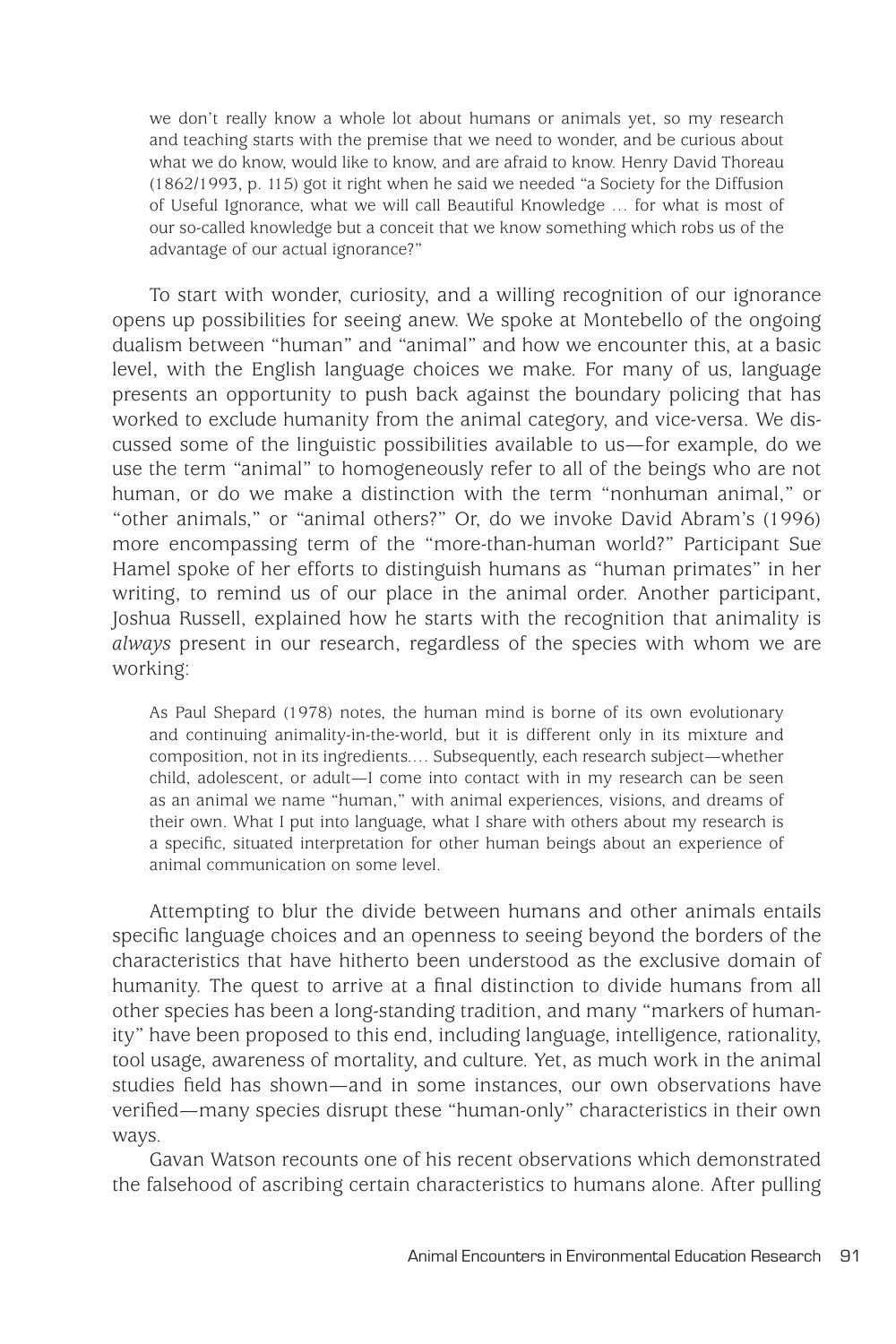a van into the queue to board an evening ferry to Skagway, Alaska, he watched as two Northwestern crows—known predominantly to be foragers along the edge of the Northern Pacific Ocean—began a cooperative effort to glean food in an unusual way:

With what I would describe as curiosity, the two crows began to inspect the grill of the camper van. It became clear what they were looking for: insects. Or, more correctly, they were searching out freshly-deceased insects that had stuck to the camper's metal and chrome. And so the metal grill became the shore: up these birds flew, gleaning the remains. Because of the lack of a good perch, they looked more like oversized Ruby-Crowned Kinglets (*Regulus calendula*) feeding in this way, with their wings quickly flapping to give them the purchase they needed to get their food. This was challenging work for the crows. After the "easy" carcasses were gone, it became a cooperative effort with each bird taking turns in one of two roles: one flying up to remove the insects and the other, after the insect hit the pavement, eating it up ...

He goes on to write that this unexpected experience highlights how some of the strictly patrolled borders between humans and other animals are, in fact, permeable:

My experience with the two crows neatly illustrates the plasticity in behaviour, lateral thinking and, frankly, creativity of these birds; adjectives, until recently, reserved to describe only our behaviour. Beyond my own anecdotal evidence, researchers contend that more species than just *Homo sapiens* are capable of language (Seyfarth, Cheney, & Marler, 1980), being self-aware (Plotnik, de Waal, & Reiss, 2006) and tool use (Krützen et al., 2005), all three classically-constructed hallmarks of human superiority. If, as suggested by these works, these previously clear distinctions are in fact not so, then falling out of this conclusion would be that we, as both humans and animals, need to examine and change accordingly our obligations and actions towards other animals. Thus, there is a moral dimension to all work in animal studies.

This moral dimension involves the recognition that our research can have a deep impact on other animals, despite it being an inherently human endeavour. As Connie Russell (2005) reminds us, the outcomes of our work extend concretely into the more-than-human realm: "Other beings are likely not remotely interested in our research and writing, busily getting on with their own existence, yet they are profoundly, materially, impacted by our inscriptions" (p. 435). In other words, what we write can determine their realities: the ways that we discursively frame nonhuman animals in our research and pedagogical efforts can rationalize, perpetuate, and/or challenge our relationships with them—be that through conservationist ideologies or the discourses that deny their subjectivity and leave unchallenged their instrumentalist use in laboratory or factory farm settings, to cite only two of countless possibilities. The work we therefore do—involving our language choices, our conceptual starting points, and our openness to disruptions in what is presumed to be known—are means of honouring the moral dimension to animal studies work.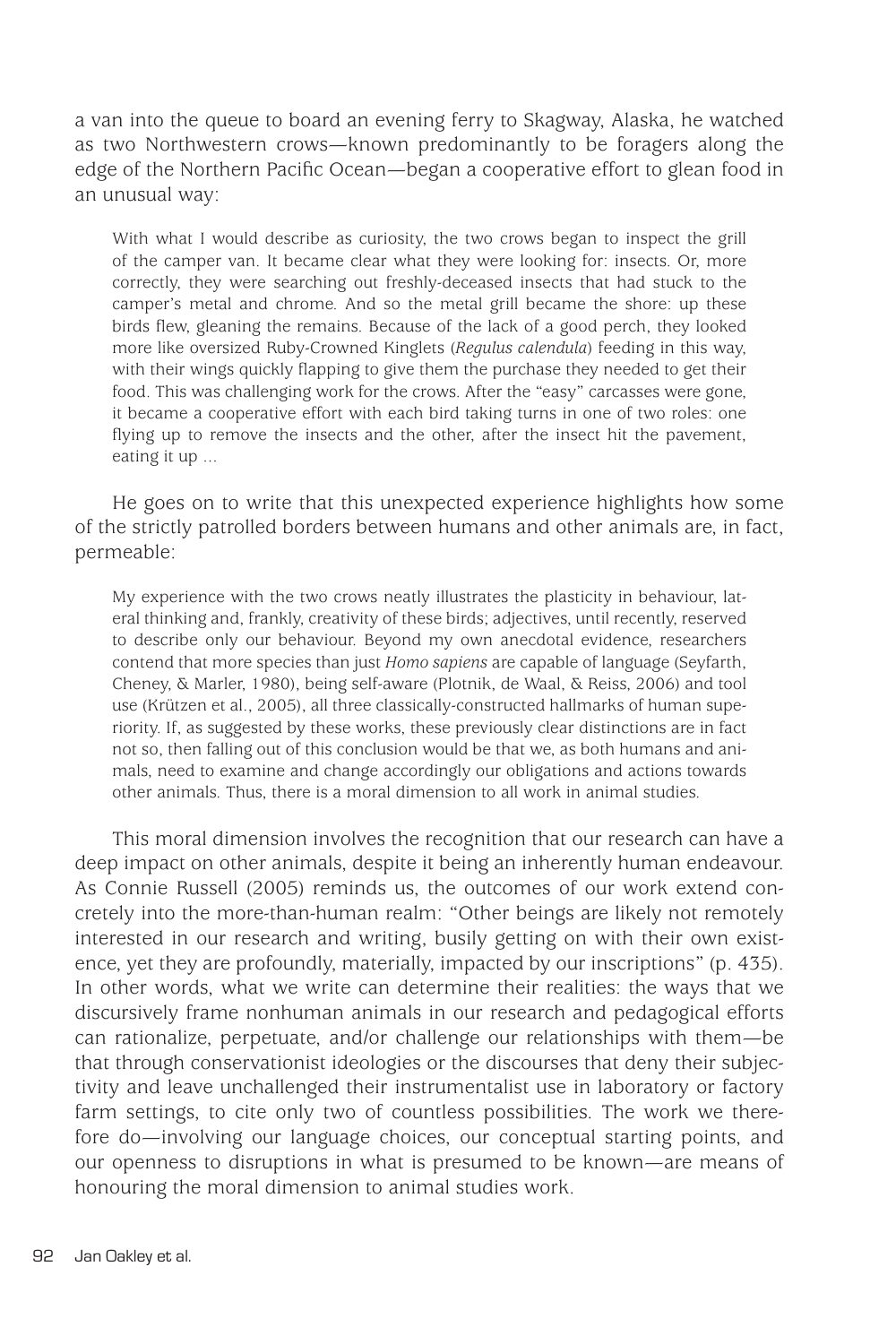# Challenges of Method, Discourse, and Representation

Incorporating nonhuman animals as stakeholders in our research raises particular challenges, of which there can be no guarantee of getting "right." Putting animals on the agenda means asking questions on their behalf, with a recognition all the while of the messiness of the questions we will ask, the "answers" we might find, and the ways we will go about conducting our research and representing our findings. Three of the ongoing challenges we discussed concerned the problem of obtaining informed consent from nonhuman animals, the recognition that we are wading in the midst of multiple competing discourses about their ontological realities and "place" in the human order, and the ethics of representing the Other in our work. With no easy answers, working with these challenges requires ongoing awareness of the power we hold as researchers.

## Method: The Problem of Informed Consent

The humanism inherent in the research process raises a concurrent challenge of how we might devise and enact methods of inquiry that recognize the agency of other species. While we, as environmental education researchers responding to the question of the animal, may be thinking beyond traditional boundaries, we remain bound by institutionalized research protocols that in turn reflect the value systems of the larger Western culture. Traci Warkentin contemplates this dilemma as she shares her discomfort with the obvious power imbalance embedded in a system that positions the nonhuman as object, rather than participant:

How does one obtain informed consent from a whale? Pondering this question, while designing my doctoral research on ethical and educational dimensions of encountering whales in aquariums, shone a spotlight on the near total lack of institutional procedures for the ethical consideration of nonhuman participants. While my university had extensive protocol for "research involving human participants," there was nothing for accommodating nonhuman participants apart from the "animal care protocols" which applied to scientific laboratories. The system assumed and maintained a fundamental dualism between human subjects and animal objects.

Warkentin's methodological response involved a creative decision that moved away from giving primacy to human voices, and toward an observationbased mode of analysis that allowed her to consider the interactions of people and whales together:

I decided not to conduct formal interviews. My reasons were two-fold. Firstly, interviews would have privileged human language and voice over other modes of communication. They would also have shifted focus away from the immediacy of interacting with whales by enabling a distanced and decontextualized space for talking about them, a space in which their embodied presences could have been diminished or distorted through abstract representation. Secondly, formal interviews would have been the only aspect of my research that actually required informed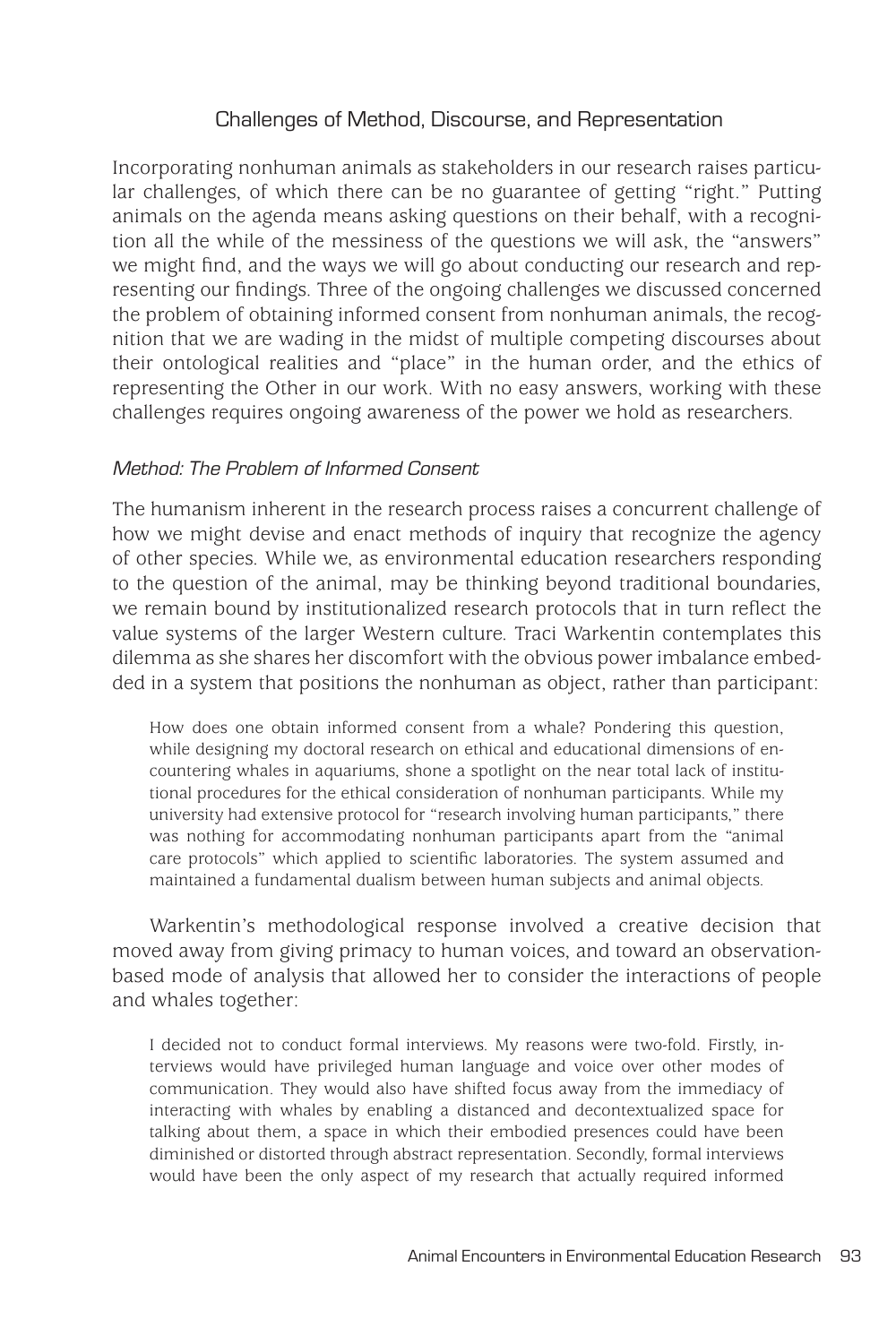consent. In choosing participant observation as my primary form of data collection I came somewhat closer to evening out the playing field, so to speak. Everyone's participation in my research was unwitting.

As Warkentin's contribution demonstrates, efforts to take nonhuman animals seriously as stakeholders in our research can bring us up against institutionalized anthropocentrism, requiring us to adapt standard research methods. As we challenge humanism in our work, we must equally be prepared to seek out methods of inquiry that allow us to creatively reposition other species as actors and participants.

#### Discourse: Working across Epistemic Communities

The interdisciplinary nature of animal studies opens up a range of discursive framings of the animal and epistemological positions regarding the ethics of human-animal relations. For example, within the collective group of the nine coauthors of this paper, we are working at the intersection of multiple theoretical frameworks including environmental ethics, critical pedagogy, natural history, humane education, feminism, poststructuralism, posthumanism, actor-network theory, animal welfare, animal rights, and various critical decolonizing and emancipatory pedagogies. We are also using diverse methodological approaches, ranging from the conceptual to the qualitative and quantitative. Further, we are a mix of vegetarian, vegan, and omnivorous people, with differing political perspectives and visions of what it means to "do" animal work effectively. Our discursive understandings of the "animal" are by no means monolithic, and our research questions are likely as diverse as our personal epistemological, ontological, and axiological commitments.

This wide-ranging diversity brings forth a few responses. First, the plurality of our approaches and the lack of a singular governing discourse suggests a lively conversation is taking place at the intersection of animal studies and environmental education. Far from pointing to an impasse, this diversity suggests vitality, growth, and the value of continued discussion. Second, it points to the importance of reflexivity in our work, as we cannot assume we are all proceeding from the same position or critical framework. This is especially key as we consider what it means to "make a difference" in our work. Third, we must recognize that this diversity can complicate research considerably, particularly when we are working across epistemic communities that espouse differing visions of human-animal relations in theory and practice.

Marlon van der Waal spoke of her experiences as a member of a Netherlands-based research institute, investigating how animal welfare is embedded in agricultural vocational education. Discussing the results of a pilot study held with teachers, she explains why she expects the political context in The Netherlands could make it complicated to broach the topic of animal welfare with those who work with animals as part of their livelihood: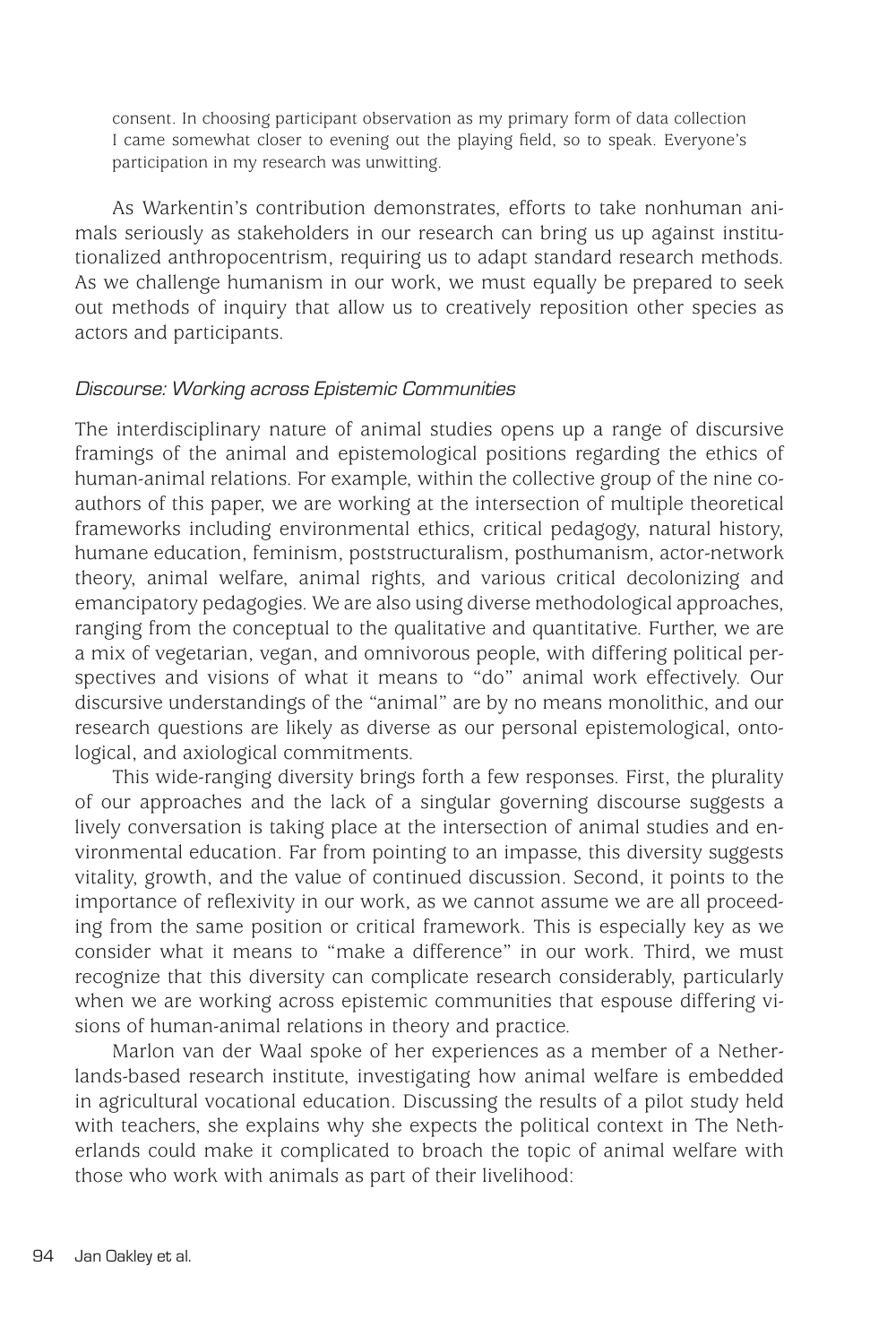My impression is that discussing and especially questioning "established" views on the way nature and the human species are ordered and which "function" each has in life, will be, to say the least, a tough nut to crack. In a recently completed pilot study I held among 16 teachers of cattle breeding and raising, participants were asked from which point of view they approached the issue of animal welfare in their work. The answer, not totally surprising, was that the issue was predominantly seen from the viewpoint of production and not from the viewpoint of intrinsic value of the animal (although no one denied that animals do have intrinsic value). The teachers also spoke about the great influence political parties and media have on the attitude of teachers and farmers towards issues of animal welfare. The Netherlands is the only country in the world that has an official political Party for the Animals in parliament. This party, coupled with radicals from movements such as the Animal Liberation Front, has fuelled anger among many and driven, according to the teachers, the agricultural sector into a defensive position. Even though this example is extracted from just a small pilot study, it does show the complexity of even *raising* the subject of animal welfare.

This complexity, and the sometimes-contrasting positions within animal studies work, suggests there is indeed much to talk about when it comes to the animal question. Working within and across differing worldviews and practices is part of this ongoing conversation.

## Representation: The Politics of Giving Voice

How can we represent other animals, whose languages and inner worlds we often do not understand? The politics of giving voice and "speaking for" are complex, due in part to nonhuman animals' radical otherness and the academy's privileging of the written (human) word (Barrett, 2009). Gail Kuhl stresses that when conducting research involving the nonhuman, we must acknowledge that we are in at least a doubled position of power: once, as researchers, and second, as humans. Reflecting on the Montebello discussion, she writes:

The conversation made me think more critically about the process of research and representation and how it puts us, as researchers, in a position of power. As I listened to my fellow researchers talk I pondered: How had I represented the dogs in my research? How had I given voice to individuals of another species? Clearly, however we choose to represent the "other," we are wielding power. Past practices of studying and representing the "other" have had devastating effects for groups of people and likely for other animals as well. Understanding that we have this power can lead us to be careful and deliberate as we strive to find ways to listen to the "voices" of our animal neighbours and represent them respectfully.

The lack of a common language and the modes by which we represent our work create an ongoing challenge to produce research that moves beyond talk and text. Kuhl continues: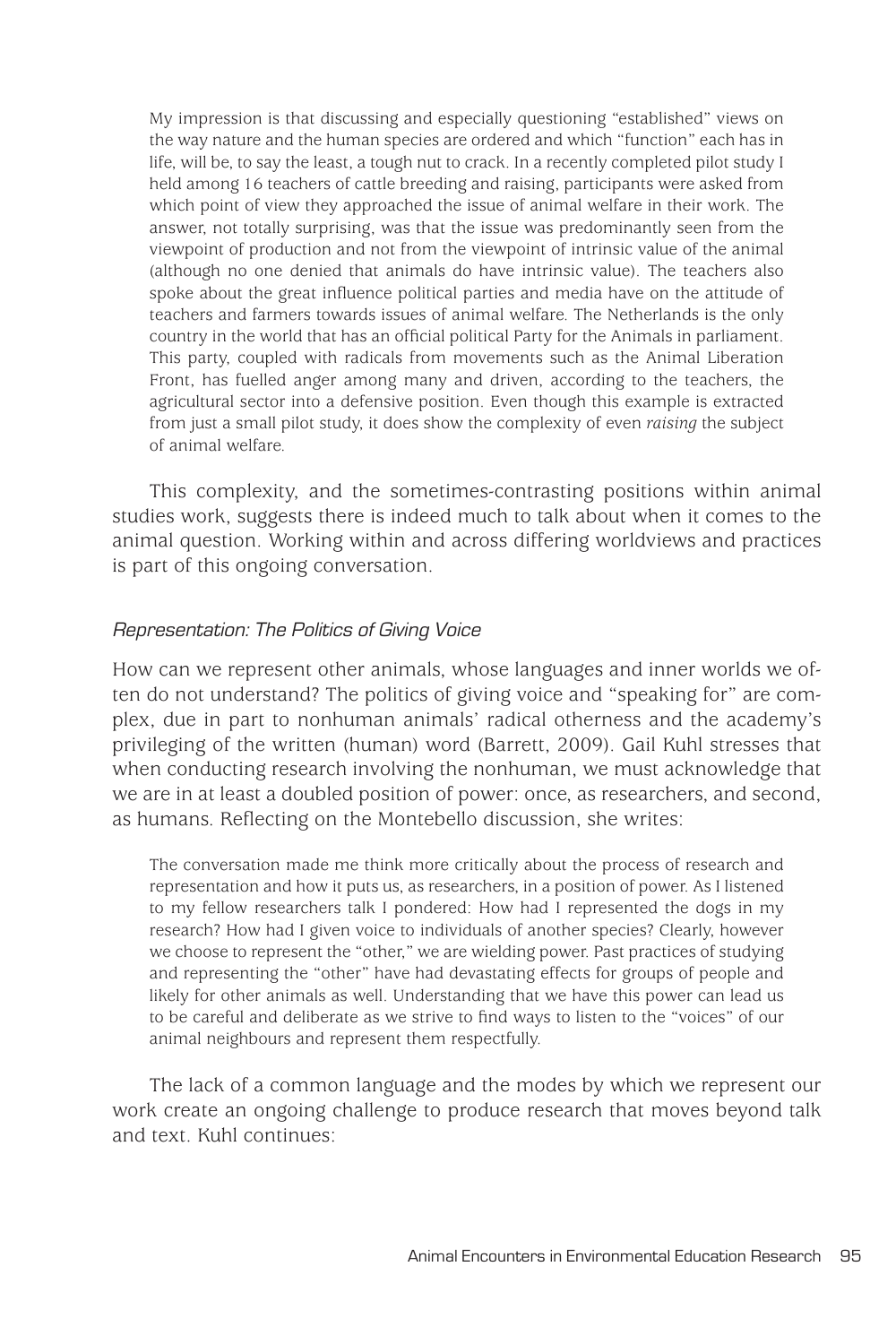Animal-others do not use (human) language to speak to us. How can we go beyond text to represent their embodied experiences, and our embodied experiences (as animals ourselves) with them? There seem to be more and more alternative approaches for research and representation available (e.g., narrative, arts-based educational research, a phenomenological method called kinaesthetic empathy, and hypertextual forms)—some of which my fellow researchers at Montebello have already explored and incorporated.

The politics of representation, and the other challenges discussed above, demonstrate that animal studies research can give rise to complex ethical issues for which there are no straightforward solutions. As we work to respond to these and other challenges inherent in this work, we invite continued reflection and conversation amongst critical colleagues.

## Remembering our Animal Relations

Presumably, for many of us in the field of environmental education, our lived experiences with the more-than-human world form personally important narratives. For some of us, past experiences with nonhuman animals have compelled us to find ways to recognize and honour their subjectivity and our interrelationships with them. While most authors of this paper contributed discussions of past and present research efforts, Amy Cutter-Mackenzie shared an autobiographical narrative exploring how her experiences with nonhuman animals have shaped her identity. In her current research she investigates children's and teachers' experiences and thinking in environmental education (Cutter-Mackenzie, 2009; Cutter-Mackenzie & Edwards, 2006; Cutter-Mackenzie & Smith, 2003), but she writes that the Montebello conversation prompted her to consider whether the animal question might figure more prominently into her future work. She recounts her story:

Since an early age, I have had a strong and personal affinity with animals. I grew up in Queensland on a small farm as part of a large family. Dogs and cats lived inside and slept in our beds, with a mélange of chickens, pigs, cows, goats, and sheep ranging free on our land. Alongside my parents and brothers and sisters, I raised and loved all the animals on our property. My parents did not sell their stock, rather attempting to live off the land to raise their family. I can remember becoming very distressed and often inconsolable each time one of our animals was to be slaughtered. It seemed beyond my comprehension. …

My internal conflict never ceased and at the tender age of 15 I became a vegetarian after doing a school project on the environmental effects of beef in Australia. This was no ordinary school project. Uncle Toby's, a national food (cereal) company, sponsored me to investigate this research question such that I lived in Alice Springs (Northern Territory of Australia–some 3000 kilometres from my home at the time) for three months, where I visited abattoirs and lived and worked on multiple cattle farms. During my farm stays, my job was to milk the cows at 5 a.m. each morning,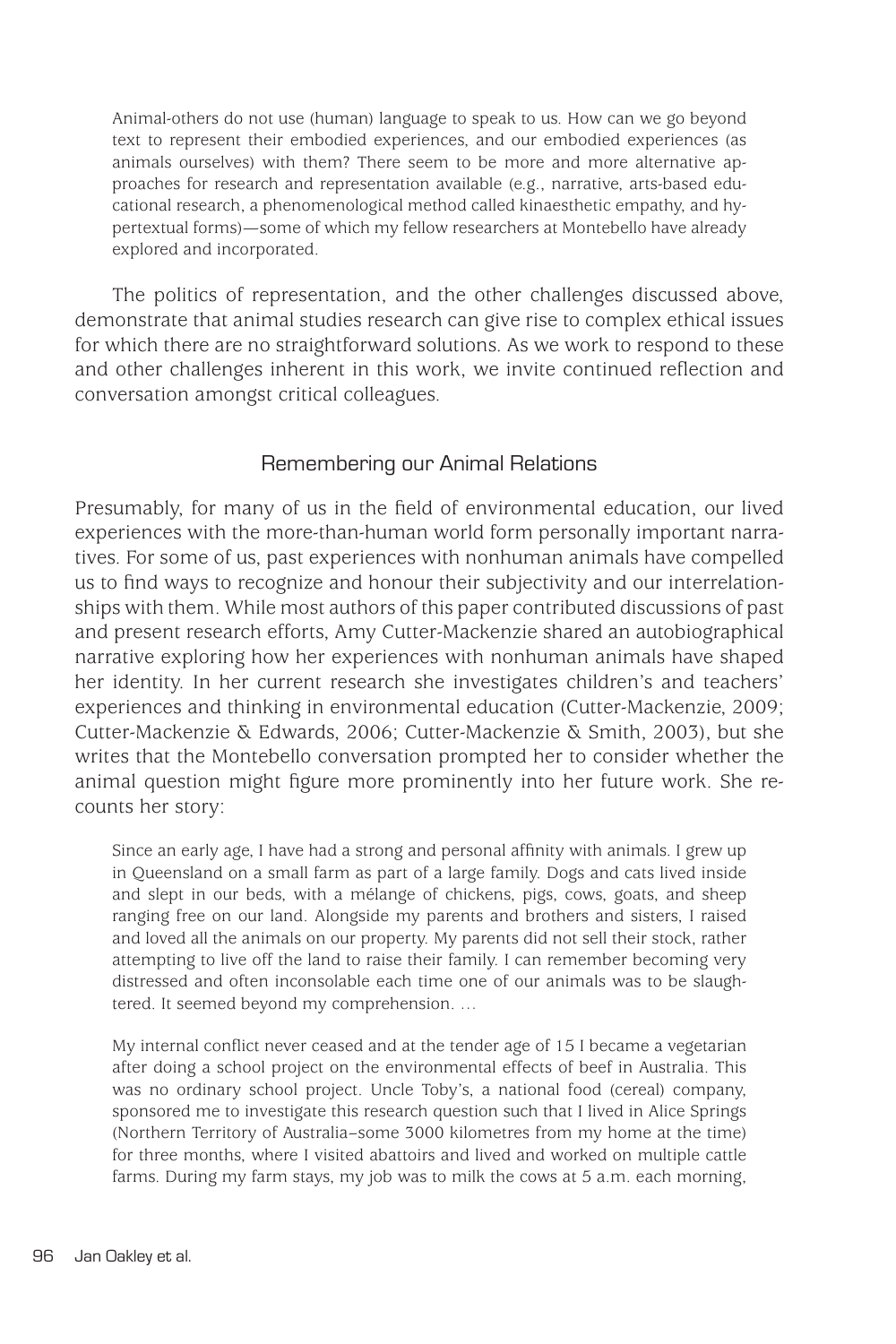which was followed by working the land (largely fencing and preparing animals for slaughter–it was that time of year). This significant life experience not only led me to make a decision to never eat meat again, but the process awakened the researcher within me as I witnessed the mass production of meat (from paddock to feedlot to market), where animals were treated as a commodity with no dignity, integrity, or compassion. This awakening led me to become a teacher and then later a researcher in the area of environmental education in the plight to make a difference to the environment, animals, and the way people live their lives. However, I have never seriously come back to the animal question …

At Montebello when the flocks of geese passed over our small group honking to the point where we could no longer hear each other's voices, it became clear to me that my research efforts in environmental education quite earnestly had probably made very little difference to the more-than-human. This troubled me enormously. Perhaps their loud honk was a second awakening for me.

Cutter-Mackenzie's narrative reminds us how integral memory, identity, and passion is for all research (Richardson, 2001), including environmental education research that grapples with the animal question. Each of us are drawing on our personal and professional histories and disciplinary backgrounds; further, we can draw on the work that has already been done in environmental education to trouble the human-animal divide.

## Another Turn?

While the past decades have seen an outpouring of critical work devoted to the subject of the Other, far less theoretical attention has been paid to the nonhuman animal. Until recently, there has been a curious silence about animals in much of the emancipatory scholarship produced, which makes their critical consideration, at the Montebello seminar and beyond, an exciting opening in the environmental education field. The socioecological turn in environmental education asserts the importance of working in tandem towards social justice and environmental flourishing (e.g., Gruenewald, 2003), but as Richard Kahn and Brandy Humes (2009) assert, thus far "the majority of the socio-ecological turn … has failed to integrate nonhuman animal advocacy as a serious educational issue" (p. 179). Perhaps we have found ourselves now at another turn?

#### **Notes**

<sup>1</sup> The participants in this conversation included all of the authors of this paper as well as Sue Hamel (Lakehead University), Philip Payne (Monash University), and Emily Root (Lakehead University). The conversation was facilitated by Leesa Fawcett, Jan Oakley, Sue Hamel, Gail Kuhl, Traci Warkentin, and Gavan Watson. For this paper, the first two authors solicited reflections from the other participants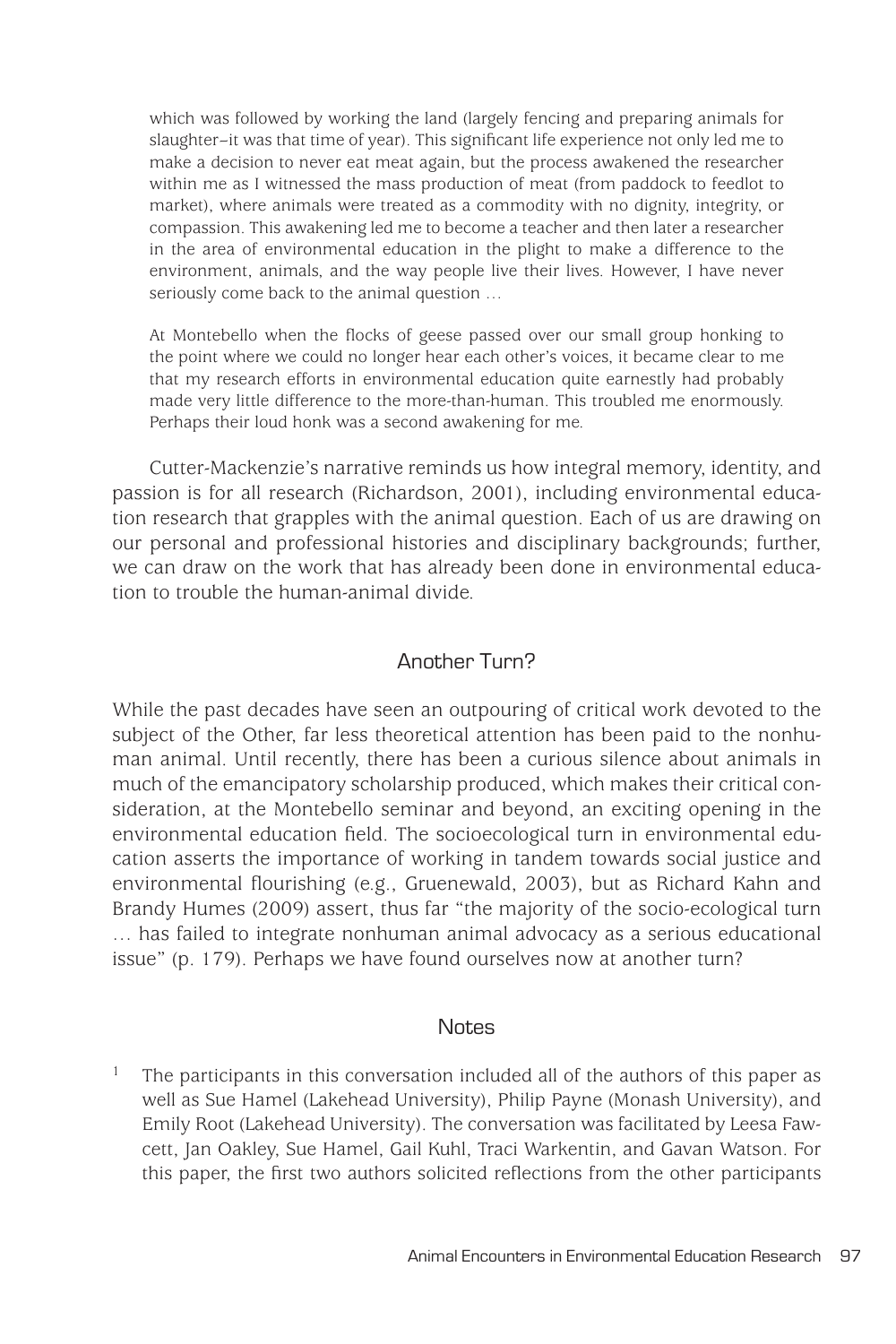and then wove them together with the assistance of the third author. The Canada geese, and all of the more-than-human world alongside the Ottawa River, also provided inspiration.

- <sup>2</sup> The term "more-than-human" is used in this paper in the spirit of David Abram's usage in his 1996 book, *The Spell of the Sensuous: Perception and Language in a More-than-Human World.* This term is used as a reminder that we need to move beyond anthropocentric tendencies and recognize, always, that there are more subjects in the world than humans alone. The use of this term is not meant to reinforce a hierarchy or division between humans and other animals, or to evoke, in a transhumanist sense, the idea of transcending the biological limitations of the current human state.
- $3$  While we are responding to the Western philosophical tradition in this paper, this is not to assume that this is the only discourse available to us, or the only means by which we can think of or relate to nonhuman animals. Aboriginal epistemologies, for example, offer perspectives and stories that transcend anthropocentrism, blur the divide between humans and other animals, value relationships over dichotomies, and see all of nature as infused with spirit and consciousness to form part of a larger, animate whole (e.g., Cheney, 2002; Cruikshank, 2004; Sheridan, 2001). A decolonizing approach toward environmental education (see Emily Root's paper in this volume) speaks to the need to decolonize White Western systems of knowledge alongside relationships with many other beings in the world. Thank you to the reviewer who responded to our paper with this important observation.

# Notes on Contributors

**Jan Oakley** is a doctoral candidate in the Faculty of Education at Lakehead University, Ontario. Her research interests focus on human-animal relationships in educational contexts, humane education, and the ways educational approaches might disrupt anthropocentrism. **Contact:** joakley@lakeheadu.ca

**Gavan P.L. Watson** is a PhD candidate in the Faculty of Environmental Studies at York University, Ontario. An experienced naturalist and environmental educator, his current research is located at the intersection of environmental education, environmental philosophy, and animal studies. **Contact:** www.gavan.ca

**Constance Russell** is Associate Professor and Chair of Graduate Studies and Research in the Faculty of Education at Lakehead University, Ontario. She is also the Co-Editor of the *Canadian Journal of Environmental Education*. Recent research interests include human-animal relationships, outdoor experiential learning in formal and informal contexts, and the dearth of attention paid thus far to social class in environmental education research. **Contact**: crussell@lakeheadu.ca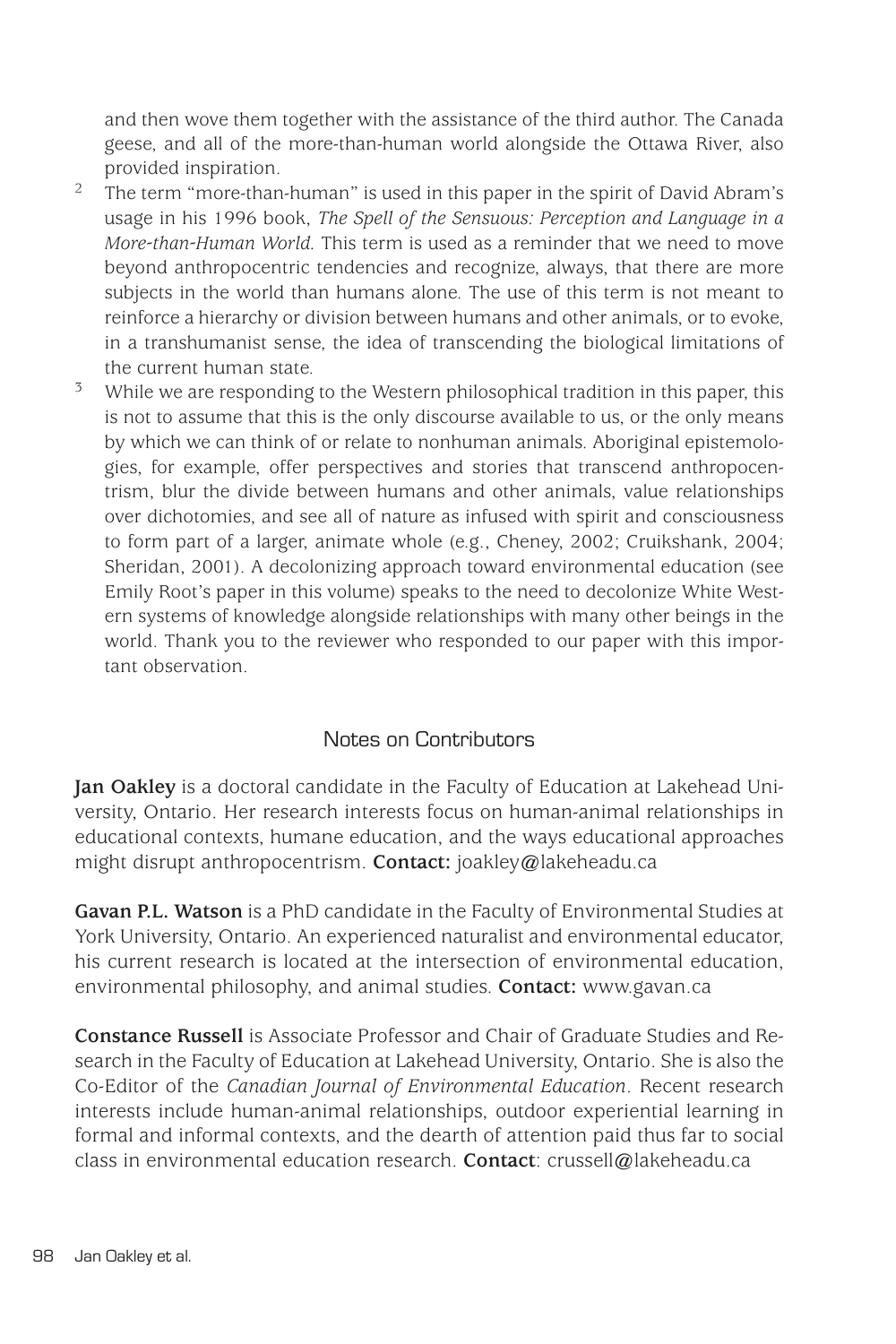**Amy Cutter-Mackenzie** is a Senior Lecturer in the Faculty of Education, Monash University. Amy commenced her career as a primary school teacher in Queensland and later moved into academia after completing her PhD. Her research is clearly situated in the area of children's and teachers' thinking and experiences in environmental education in a range of contexts and spaces (including schools, garden spaces, teacher education, children's literature, research and early years settings). She is currently undertaking an Australian Research Council grant (with Dr. Suzy Edwards) examining play-based learning pedagogies in early childhood settings, using a socioecological framework. Amy is presently the editor of the *Australian Journal of Environmental Education*. **Contact:** Amy. CutterMackenzie@education.monash.edu.au

**Leesa Fawcett** is an Associate Dean, and Coordinator, Graduate Diploma in Environmental and Sustainability Education in the Faculty of Environmental Studies at York University, Ontario. She is interested in critical and creative environmental education and animal studies. **Contact:** lfawcett@yorku.ca

**Gail Kuhl** is a PhD student in the Faculty of Education at Lakehead University, Ontario. She worked for over 10 years as a practitioner of outdoor, experiential, and environmental education for various non-profits in three countries. Her PhD research draws from environmental and humane education, focusing specifically on wolf education in North America. **Contact:** gjkuhl@lakeheadu.ca

**Joshua Russell** is a doctoral candidate in the Faculty of Environmental Studies at York University, Ontario. His research interests focus on children's relationships with animals, environmental education, and environmental philosophy. **Contact:** jrussell@yorku.ca

**Marlon van der Waal** is a researcher in the chair group Education and Competence Studies in the department of Social Sciences, Wageningen University, The Netherlands. Her research involves environmental education, education for sustainable development, and animal welfare within formal, nonformal, and informal education. **Contact:** marlon.vanderwaal@wur.nl

**Traci Warkentin,** PhD, is an Assistant Professor in the Department of Geography at Hunter College of the City University of New York (CUNY) and a member of the advisory board for the CUNY Institute for Sustainable Cities. Her current research on the relational spaces of whale-human interactions combines her interests in animal geographies, feminist environmental ethics, and experiential learning contexts. Reflecting the interdisciplinary nature of her work are recent publications in *Ethics and the Environment, the Canadian Journal of Environmental Education, AI & Society,* entries in the *Encyclopedia of Human-Animal Relationships*, as well as book chapters on decolonizing zoos, methods for studying animal minds, and whale agency in captivity. **Contact:** twarkent@hunter.cuny.edu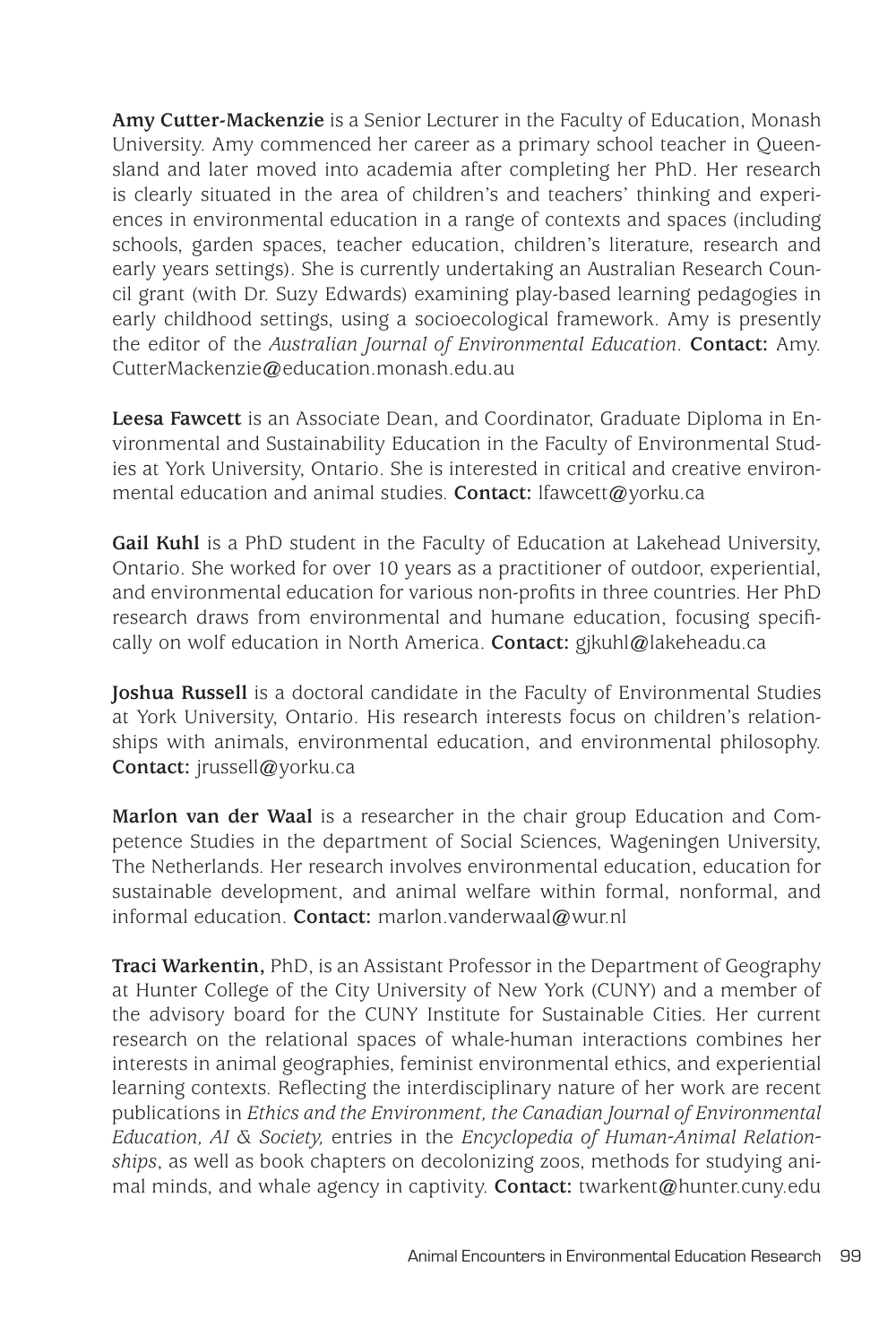## **References**

- Abram, D. (1996). *The spell of the sensuous: Perception and language in a more-than-human world*. New York: Vintage Books.
- Barrett, M. J. (2009). Beyond human/nature/spirit boundaries: Researching with animate Earth. Doctoral dissertation, University of Regina, Saskatchewan. Available online at <www. porosity.ca>
- Bell, A. C., & Russell, C. L. (1999). Life ties: Disrupting anthropocentrism in language arts education. In J. Robertson (Ed.), *Teaching for a tolerant world: Grades K-6 essays and resources*  (pp. 68-89). Urbana, Illinois: National Council of Teachers of English.
- Bell, A. C., Russell, C. L., & Plotkin, R. (1998). Environmental learning and the study of extinction. *Journal of Environmental Education, 29*(2)*,* 4-10.
- Castricano, J. (Ed.). (2008). *Animal subjects: An ethical reader in a posthuman world*. Waterloo: Wilfrid Laurier University Press.
- Cavalieri, P. (2004). *The animal question: Why nonhuman animals deserve human rights.* New York: Oxford University Press.
- Cheney, J. (2002). The moral epistemology of First Nations stories. *Canadian Journal of Environmental Education, 7*(2), 88-100.
- Creager, A. N. H., & Jordan, W. C. (2002). *The animal-human boundary: Historical perspectives*. Rochester: University of Rochester Press.
- Cruikshank, J. (2004). Uses and abuses of 'traditional knowledge': Perspectives from the Yukon territory. In D.G. Anderson & M. Nuttall (Eds.), *Cultivating Arctic landscapes: Knowing and managing animals in the circumpolar north* (pp. 17-32). New York: Berghahn Books.
- Cutter-Mackenzie, A. (2009). Multicultural school gardens: Creating engaging garden spaces in learning about language, culture, and environment. *Canadian Journal of Environmental Education, 14*, 122-135.
- Cutter-Mackenzie, A., & Edwards, S. (2006). Environmental education as a content area in early childhood education and curriculum. *Australian Journal of Environmental Education, 22*(2), 13-19.
- Cutter-Mackenzie, A., & Smith, R. (2003). Ecological literacy: The "missing" paradigm in environmental education (Part one). *Environmental Education Research, 9*(4), 497-524.
- Donovan, J., & Adams, C. J. (Eds.). (2007). *The feminist care tradition in animal ethics.* New York: Columbia University Press.
- Evernden, N. (1992). *The social creation of nature*. Baltimore: The Johns Hopkins University Press.
- Fawcett, L. (2002). Children's wild animal stories: questioning inter-species bonds. *Canadian Journal of Environmental Education, 7*(2), 125-139.
- Fawcett, L., Bell, A. C., & Russell, C. L. (2002). Guiding our environmental praxis: Teaching for social and environmental justice. In W. Leal Filho (Ed.), *Teaching sustainability at universities: Towards curriculum greening* (pp. 223-238). New York: Peter Lang.

Fudge, E. (2002). *Animal.* London: Reaktion.

Gruenewald, D. (2003). The best of both worlds: A critical pedagogy of place. *Educational Researcher, 32*(4), 3-12.

Haraway, D. (2008). *When species meet*. Minneapolis: University of Minnesota Press.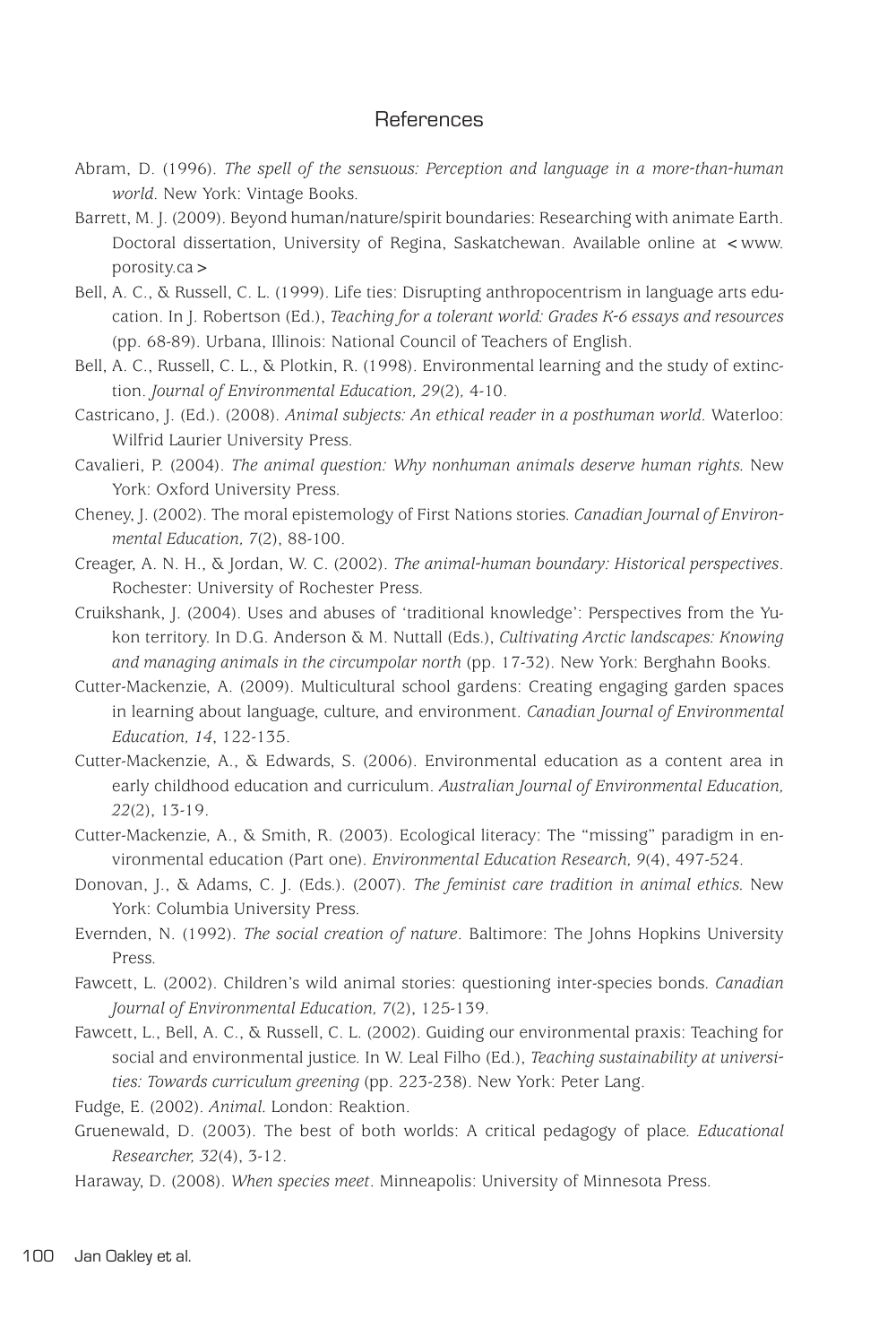- Humes, B. (2008). Moving toward a liberatory pedagogy for all species: Mapping the need for dialogue between humane and anti-oppressive education. *Green Theory and Praxis: The Journal of Ecopedagogy, 14*(1), 65-85.
- Kahn, R., & Humes, B. (2009). Marching out from the Ultima Thule: Critical counterstories of emancipatory educators working at the intersection on human rights, animal rights, and planetary sustainability. *Canadian Journal of Environmental Education, 14*, 179-195.
- Knight, J. (Ed.). (2005). *Animals in person: Cultural perspectives on human-animal intimacies*. New York: Berg.
- Krützen, M., Mann, J., Heithaus, M. R., Connor, R. C., Bejder, L., & Sherwin, W. B. (2005). Cultural transmission of tool use in bottlenose dolphins. *Proceedings of the National Academy of Sciences, 102*(25), 8939-8943.
- Kuhl, G. J. (in press). Human-sled dog relations: What can we learn from the stories and experiences of mushers? *Society and Animals: Journal of Human-Animal Studies.*
- Noske, B. (1997). *Beyond boundaries: Humans and animals.* Montreal: Black Rose Books.
- Oakley, J. (2007). *The human-animal divide: Anthropocentrism and education.* Unpublished master's thesis, Lakehead University, Thunder Bay, ON.
- Oakley, J. (2009). Under the knife: Animal dissection as a contested school science activity. *Journal for Activist Science and Technology Education, 1*(2), 59-67*.*
- Plotnik, J. M., de Waal, F., & Reiss, D. (2006). Self-recognition in an Asian elephant. *Proceedings of the National Academy of Sciences, 103*(45), 17053.
- Plumwood, V. (2002). *Environmental culture: The ecological crisis of reason*. London: Routledge.
- Preece, R. (1999). *Animals and nature: Cultural myths, cultural realities*. Vancouver: UBC Press.
- Preece, R. (2005). *Brute souls, happy beasts, and evolution: The historical status of animals*. Vancouver: UBC Press.
- Regan, T. (1983). *The case for animal rights.* Berkeley: University of California Press.
- Richardson, L. (2001). Getting personal: Writing stories. *Qualitative Studies in Education, 14*(1), 33-38.
- Rothfels, N. (2002). *Representing animals.* Bloomington: Indiana University Press.
- Russell, C. L. (1995). The social construction of orangutans: An ecotourist experience. *Society and Animals, 3*(2), 151-170.
- Russell, C. L. (2005). 'Whoever does not write is written': The role of 'nature' in post-post approaches to environmental education research. *Environmental Education Research, 11*(4), 433-443.
- Russell, C. L. (2009). Living and learning on the edge: Class, race, gender, animals and the environment in a university community outreach program. *Our Schools, Our Selves, 19*(1), 109-112.
- Russell, C. L., & Hodson, D. (2002). Whalewatching as critical science education? *Canadian Journal of Science, Mathematics and Technology Education, 2*(4)**,** 485-504.
- Selby, D. (1995). *Earthkind: A teachers' handbook on humane education*. Staffordshire, England: Trentham.
- Seyfarth, R. M., Cheney, D. L., & Marler, P. (1980). Monkey responses to three different alarm calls: Evidence of predator classification and semantic communication. *Science, 210*(4471), 801.